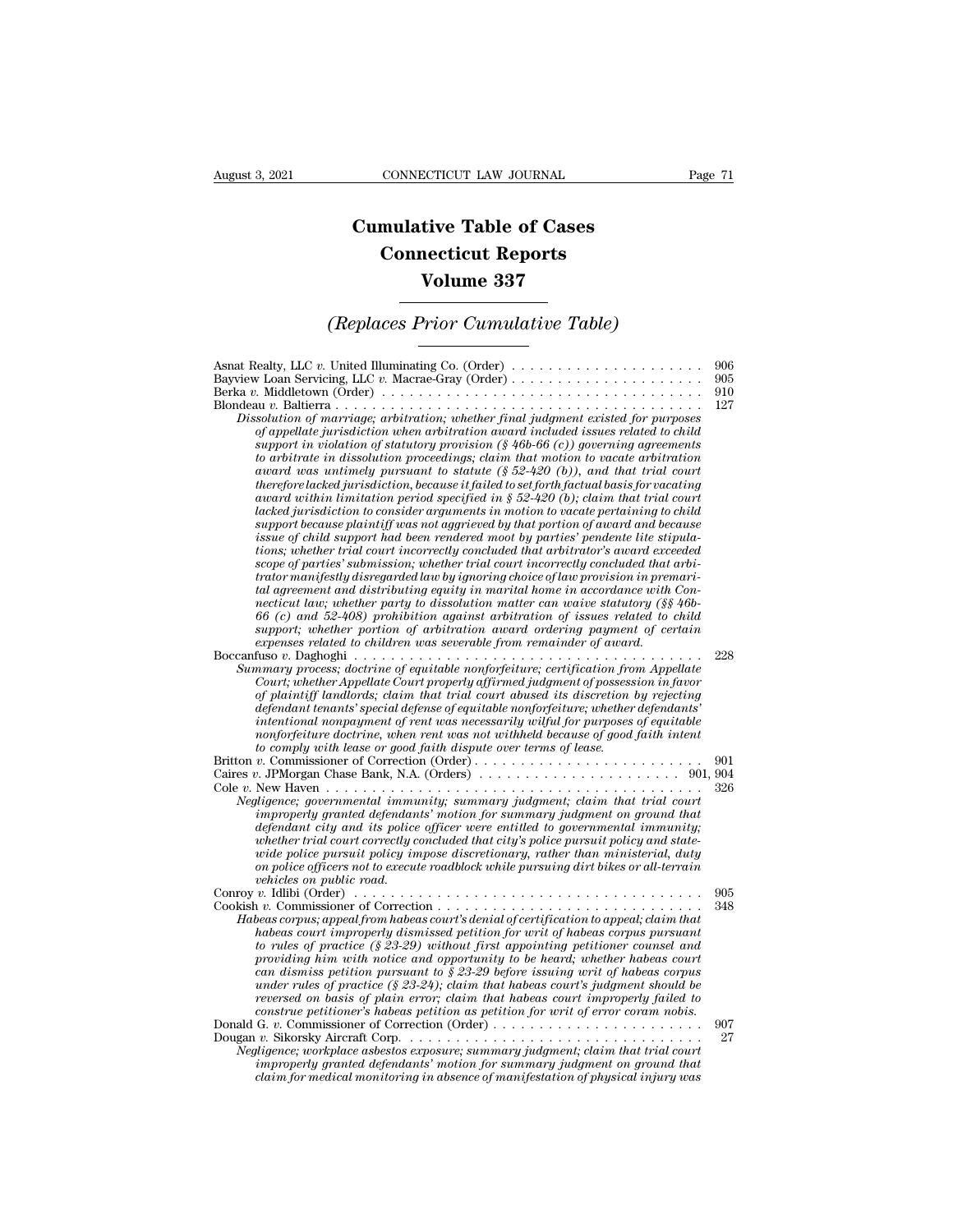*CONNECTICUT LAW JOURNAL*<br> *not cognizable under Connecticut law; medical monitoring, discussed; whether*<br> *plaintiffs had established genuine issue of material fact as to whether medical*<br> *monitoring was reasonably neces plaintiffs had established genuine issue of material fact as to whether plaintiffs had established genuine issue of material fact as to whether medical*<br>*plaintiffs had established genuine issue of material fact as to whe* Page 72 CONNECTICUT LAW JOURNAL August 3, 2021<br> *mot cognizable under Connecticut law; medical monitoring, discussed; whether*<br> *maintiffs had established genuine issue of material fact as to whether medical*<br> *monitoring* Fage 72 CONNECTICUT LAW JOURNAL August 3, 2021<br>
not cognizable under Connecticut law; medical monitoring, discussed; whether<br>
plaintiffs had established genuine issue of material fact as to whether medical<br>
monitoring was *Public nuisance; motion to set aside verdical monitoring, discussed, whether*<br>*Public nuisance; motion to set aside verdict; certification from Appellate Court;*<br>*Public nuisance; motion to set aside verdict; certificatio whether connecticut law; medical monitoring, discussed; whether* plaintiffs had established genuine issue of material fact as to whether medical monitoring was reasonably necessary for each individual plaintiff.<br> **Reddin** *discretion in deniantial denying medical monitoring, discussed; whether*<br>plaintiffs had established genuine issue of material fact as to whether medical<br>monitoring was reasonably necessary for each individual plaintiff.<br> *responses to special interrogatories could be harmonioring, assessed; whether medical plaintiffs had established genuine issue of material fact as to whether medical monitoring was reasonably mecassary for each individual established public nuisance jurisprudence.* Gershon *<sup>v</sup>*. Back (Order) . . . . . . . . . . . . . . . . . . . . . . . . . . . . . . . . . . . . . . <sup>901</sup> Harvey *v.* Dept. of Correction . . . . . . . . . . . . . . . . . . . . . . . . . . . . . . . . . . . <sup>291</sup> *Wrongful death; sovereign immunity; social death trial court had abused its discretion in denying plaintiff's motion to set aside verdict; whether jury's responses to special interrogatories could be harmonized in light o lack of subjecture court interreting conculated that trial court had doused its*<br>discretion in denying plaintiff's motion to set aside verdict; whether jury's<br>responses to special interrogatories could be harmonized in l *statute (§ 4-160 (d)) that requires could be harmonized in light of this court's*<br>*responses to special interrogatories could be harmonized in light of this court's*<br>*a v*. Back (Order) . . . . . . . . . . . . . . . . . *to sue state by Claims Commissioner to bring action within one year from date that authorization was granted; claim that action was time later of Corection was for*  $\log \theta$  and  $\theta$  and  $\theta$  corection was time barred pursuant to later of subject matter jurisdiction; whether action was time barred p *year time limitation in § 4-160 (d) was inoperative and two year time limitation in wrongful death statute (§ 52-555 (a)) controlled plaintiff's wrongful death claim.* Lack by stolect matter jurisdiction; whether action was time darred pursuant to<br>statute (§ 4-160 (d)) that requires plaintiff who has been granted authorization<br>to sue state by Claims Commissioner to bring action within o Sautue (y 4-100) and requires parallely and also been graphed union call to to all state by Claims Commissioner to bring action was not untimely because one that authorization was granted; claim that action was not untime In re Angela V. (Order).<br>
In re Angel values conditions and the state of the distribution in  $\S 4-160$  (d) was inoperative and two year time limitation<br>
in wrongful death statute (§ 52-555 (a)) controlled plaintiff's wron gear time limitation in  $\S 4-160$  (d) was inoperative and two year time limitation<br>in wrongful death statute (§ 52-555 (a)) controlled plaintiff's wrongful death<br>claim.<br>In re Angela V. (Order) . . . . . . . . . . . . . . Lance W. *v.* Commissioner of Correction (Order). . . . . . . . . . . . . . . . . . . . . . . . <sup>902</sup> Nash *<sup>v</sup>*. Commissioner of Correction (Order) . . . . . . . . . . . . . . . . . . . . . . . . . . <sup>908</sup> In re Angela V. (Order)<br>
In re Jacob M. (Order)<br>
In re Kiara Liz V. (Order)<br>
In re Kiara Liz V. (Order)<br>
In re Natasha T. (Order)<br>
Lance W. *v*. Commissioner of Correction (Order)<br>
Nash *v*. Commissioner of Correction (Ord *Action seeking to recover proceeds allegedly due under commercial liability* in the determinant and duties of the determinant and duties of the determinant and duties of the determinant and duties of the determinant and d *insurance policy issued by defendant insurer; summary judgment; insurance policy issued by defendant insurer; summary judgment; whether in seeking to recover proceeds allegedly due under commercial general liability insur defendant had duty to defend in action brought by plaintiff against insured and alleging property damage resulting from collapse of house that had been lifted of off foundation; whether trial court improperly and treet*, LLC *v*. Main Street American Assument improperly trial court improperly discussion seeking to recover proceeds allegedly due under commercial general liabil Let us may be the summary independent of the rest in the commercial general liability insurance policy issued by defendant insurer; summary judgment; whether defendant had duty to defend in action brought by plaintiff agai *in action against insured alleged liability for property damage that was not* read to recover proceeds allegedly due under commercial general tability<br>insurance policy issued by defendant insurer; summary judgment; whether<br>defendant had duty to defend in action brought by plaintiff against insured a *characterial that duty to defendant insurer; summary judgment; whether*<br>defendant had duty to defend in action brought by plaintiff against insured and<br>alleging property damage resulting from collapse of house that had be agemaant had dury to agent in action brought by plannty] against instrea and<br>alleging property damage resulting from collapse of house that had been lifted<br>off foundation; whether trial court improperly granted defendant's example resulting the state of the court improperty granted defendant's motion for<br>of foundation, whether trial court improperty granted defendant's motion for<br>summary judgment, whether there existed possibility that plain *Summary judgment; whether there existed possibility that plaintiff's complaint*<br>summary judgment; whether there existed possibility that plaintiff's complaint<br>in action against insurance policy; whether trial court incorr *Summary judgment, whether were existed possibility for property damage that was not*<br> *in action against insurance policy, whether trial court incorrectly determined that*<br> *certain exclusions in insurance policy relieved under insurance policy, whether trial court incorrectly determined that*<br>excluded under insurance policy, whether trial court incorrectly determined that<br>certain exclusions in insurance policy relieved defendant of its du *had acquired from special taxing district were subordinate to those of plaintiff town and firerally and firerally and firerally prace Rodriguez (Order)*<br> *z t*, Georgetown Land Develocit foreclosure; summary judent 2007 public act (P.A. had acquired from special to the main fire district. Commission Rice *v.* Commissioner of Correction (Order) . . . . . . . . . . . . . . . . . . . . . . . . . . <sup>906</sup> Robinson *<sup>v</sup>*. Commissioner of Correction (Order) . . . . . . . . . . . . . . . . . . . . . . . <sup>903</sup> Rodriguez *v.* Kaiam *Strict foreclosure*; summary judgment; whether trial court correctly concluded that,<br> *under 2007 public act* (*P.A. 07-196, § 4 (b) (3)), liens that defendant company*<br> *had acquired from special tax Class action for class action; interlocutory appeal pursuant of CPA. O7-196, § 4 (b) (3)), liens that defendant company had acquired from special taxing district were subordinate to those of plaintiff<br>town and fire distri (§ 52-265a) involving matter of substantial public interest; standards that govern trial court and fire district.*<br> *town and fire district.*<br>
Commissioner of Correction (Order)<br>
on v. Commissioner of Correction (Order)<br>
ez v. Kaiaffa, LLC.<br> *s.* Saction; motion for class certification; interlocutory ap *have interesting* in the interest of Commissioner of Correction (Order)<br>  $\ldots$   $\ldots$   $\ldots$   $\ldots$   $\ldots$   $\ldots$   $\ldots$   $\ldots$   $\ldots$   $\ldots$   $\ldots$   $\ldots$   $\ldots$   $\ldots$   $\ldots$   $\ldots$   $\ldots$   $\ldots$   $\ldots$   $\ldots$   $\ldots$   $\ldots$   $\ldots$   $\ldots$   $\ldots$ *prerequisites to correction (Order)*<br> *prerection for class action, interlocutory appeal pursuant to statute*<br> *psex x. Kaiaffa, LLC.*<br> *psex action, motion for class certification, interlocutory appeal pursuant to statut 9-8) were satisfied; whether trial court abused its discretion in concluding that commonality, typicality, and adequacy of representation references* action; interlocutory appeal pursuant to statute  $(8.52-265a)$  involving matter of substantial public interest; standards that govern trial court's class *certification, interiories are inferences of the satisfied;*  $\S$  and  $\S$  abused its discussed;  $\S$  abused its discretification decision, discussed; whether trial court's class certification decision, discussed; whether t  $(S$  52-265a) involving matter of substantial public interest; standards that govern<br>trial court's class certification decision, discussed; whether trial court should<br>have inquired into merits of plaintiff's legal theory i *action methods of plaintiff's legal theory in determining whether*<br>prerequisites to class action set forth in applicable rules of practice (§§ 9-7 and<br>9-8) were satisfied; whether trial court abused its discretion in conc *indeering and meeris of*<br>prerequisites to class action set<br> $9-8$  *yere satisfied, whether tri*<br>commonality, typicality, and a<br>certification had been satisfie<br>concluding that common issue<br>action was superior to other<br>impro Freequisities to class action *istimated to the set of product above the commonality, typicality, and adequacy of representation requirements for class certification had been satisfied; whether trial court abused its discr* some surespice, unease it at court abused its discretion in commonality, typicality, and dequacy of representation requirements for class<br>certification had been satisfied; whether trial court abused its discretion in<br>concl *Commitming, upperaing, and unequality of representation requirements for concluding that common issues of law and fact predominated and that class action was superior to other methods of adjudication; claim that trial cou ierty diation indivisory of simulation insues of law and fact predominated and that class*<br>caccion was superior to other methods of adjudication; claim that trial court<br>improperly defined class.<br>Slater (Order) ........... *ionizion was superior to other methods of adjudication; claim that trial court are inproperly defined class.*<br> *improperly defined class.*<br>  $\begin{array}{ll} 908 \\text{Best} \dots \\ \text{Slater} \text{ (Order)} \dots \\ \text{reler}, \text{atempt to commit murder; assault first degree; claim that trial court-based} \\ \text{dis direction in admitting into evidence certain photographs depicting bloody} \\ \text{inter$ *to crimes with which defendant was charged; whether probative value of photographs outweighed their prejudicial effect.* State *<sup>v</sup>*. Cicarella (Order). . . . . . . . . . . . . . . . . . . . . . . . . . . . . . . . . . . . . . <sup>902</sup>